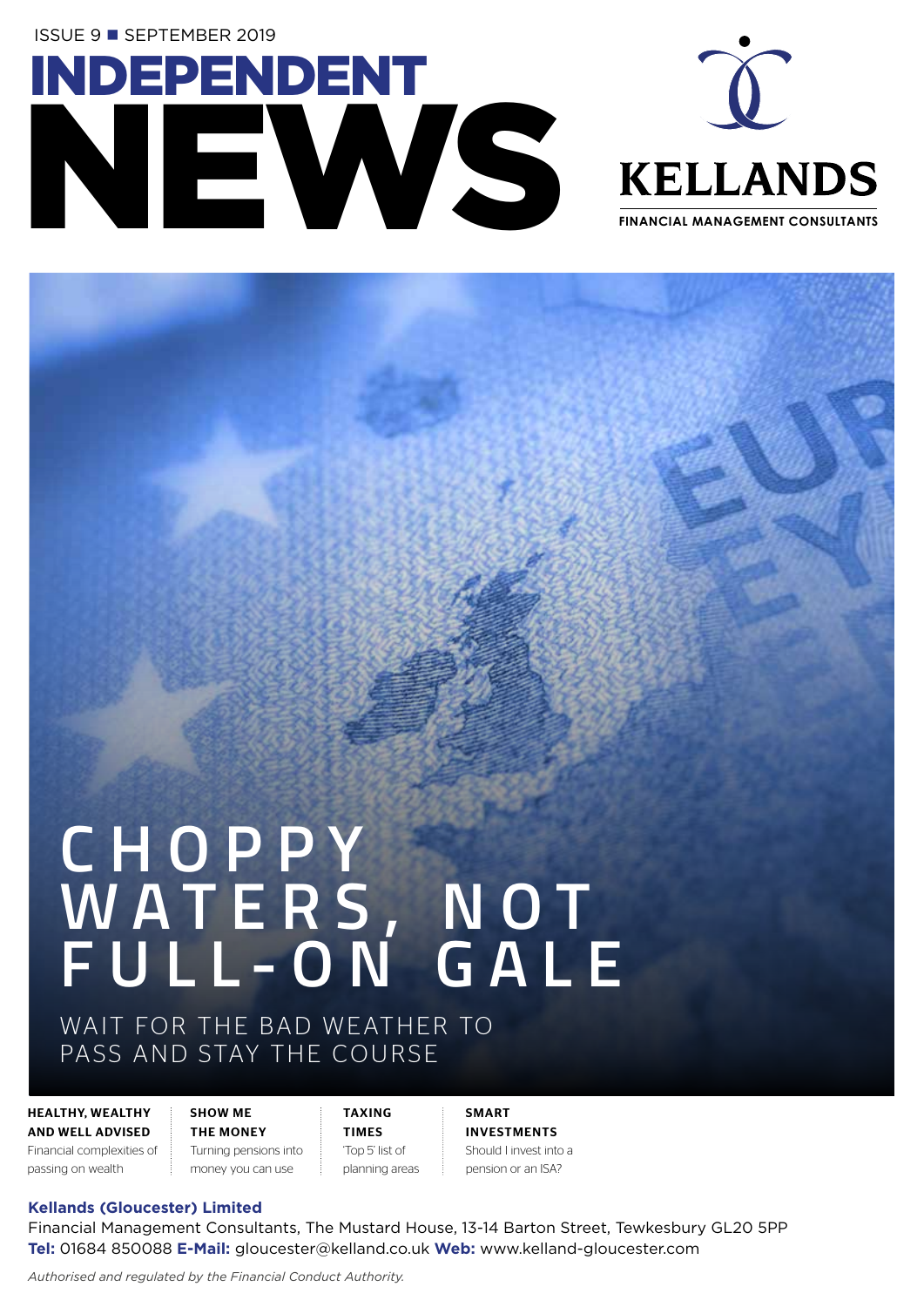#### **KELLANDS**  $\bf{0}$ **Financial Management Consultants**



**Pictured: The team at Kellands Gloucester.**

## **Welcome to Kellands Independent News**

**Welcome to our latest issue.** Inside, you'll find an array of articles about how we can help you further to plan, grow, protect and preserve your wealth. As we all know, the ultimate goal money can buy is financial freedom.

Volatility fluctuates based on where we are in the economic cycle, but it is a normal feature of markets that investors should expect. From the unfathomable Brexit playbook and the continued prominence of populist ideology, to unconventional US foreign policy and the retirement of Draghi, the highly respected European Central Bank president, uncertainty prevails. On page 6, we consider why it is essential not to panic and to keep a perspective when markets are turbulent.

On page 5, we look at passing on wealth and why it is a sensitive subject, not just because of the financial complexities of it all, but also the emotion and family politics involved. Having built up their business or wealth, many families often wish to enjoy it whilst also ensuring that it is passed on to the next generation in their families. But some people find the idea of discussing passing on wealth uncomfortable.

Today, you've got a number of options and permutations available when it comes to what to do with your pension in retirement. But lots of choice can also mean increased confusion. Your retirement might seem like a far-off prospect, but knowing how you can access your pension pot can help you understand how best to build for the future you want. Turn to page 10 to look at your options.

Also inside this issue, we suggest the 'Top 5' list of tax planning areas to consider now; ask 'Should you invest into a pension or an ISA?'; and explain how to prepare your portfolio for inflation. A full list of the articles featured in this issue appears opposite.

We hope you enjoy this issue. And to keep things in perspective, the journey of a thousand miles must begin with a single step. We think that sums up what we do very nicely. Thank you for your continued support. To discuss your situation, please contact us – we look forward to hearing from you.

STEVE KELLAND *Chairman*







## **Contents**

**03** SMART INVESTMENTS Should I invest into a pension or an ISA?

## **04**

GOLDILOCKS ECONOMY How to prepare your portfolio for inflation

## **05**  HEALTHY, WEALTHY AND WELL ADVISED

Financial complexities of passing on wealth

## **06**

## CHOPPY WATERS, NOT FULL-ON GALE

Wait for the bad weather to pass and stay the course

## **08 RETIREMENT LONGEVITY**

Your destiny is now in your own hands

## **09**

**TAXING TIMES** 'Top 5' list of planning areas

**10** SHOW ME THE MONEY Turning pensions into money you can use

**12 PROTECTING WHAT MATTERS** Those dearest to us, and those financially dependent upon us

INFORMATION IS BASED ON OUR CURRENT UNDERSTANDING OF TAXATION LEGISLATION AND REGULATIONS. ANY LEVELS AND BASES OF, AND RELIEFS FROM, TAXATION ARE SUBJECT TO CHANGE.

THE VALUE OF INVESTMENTS MAY GO DOWN AS WELL AS UP, AND YOU MAY GET BACK LESS THAN YOU INVESTED.

The content of the articles featured in this publication is for your general information and use only and is not intended to address your particular requirements. Articles should not be relied upon in their entirety and shall not be deemed to be, or constitute, advice. Although endeavours have been made to provide accurate and timely information, there can be no quarantee that such information is accurate as of the date it is received or that it will continue to be accurate in the future. No individual or company should act upon such information without receiving appropriate professional advice after a thorough examination of their particular situation. We cannot accept responsibility for any loss as a result of acts or omissions taken in respect of any articles. Thresholds, percentage rates and tax legislation may change in subsequent Finance Acts. Levels and bases of, and reliefs from, taxation are subject to change and their value depends on the individual circumstances of the investor. The value of your investments can go down as well as up and you may get back less than you invested. Past performance is not a reliable indicator of future results.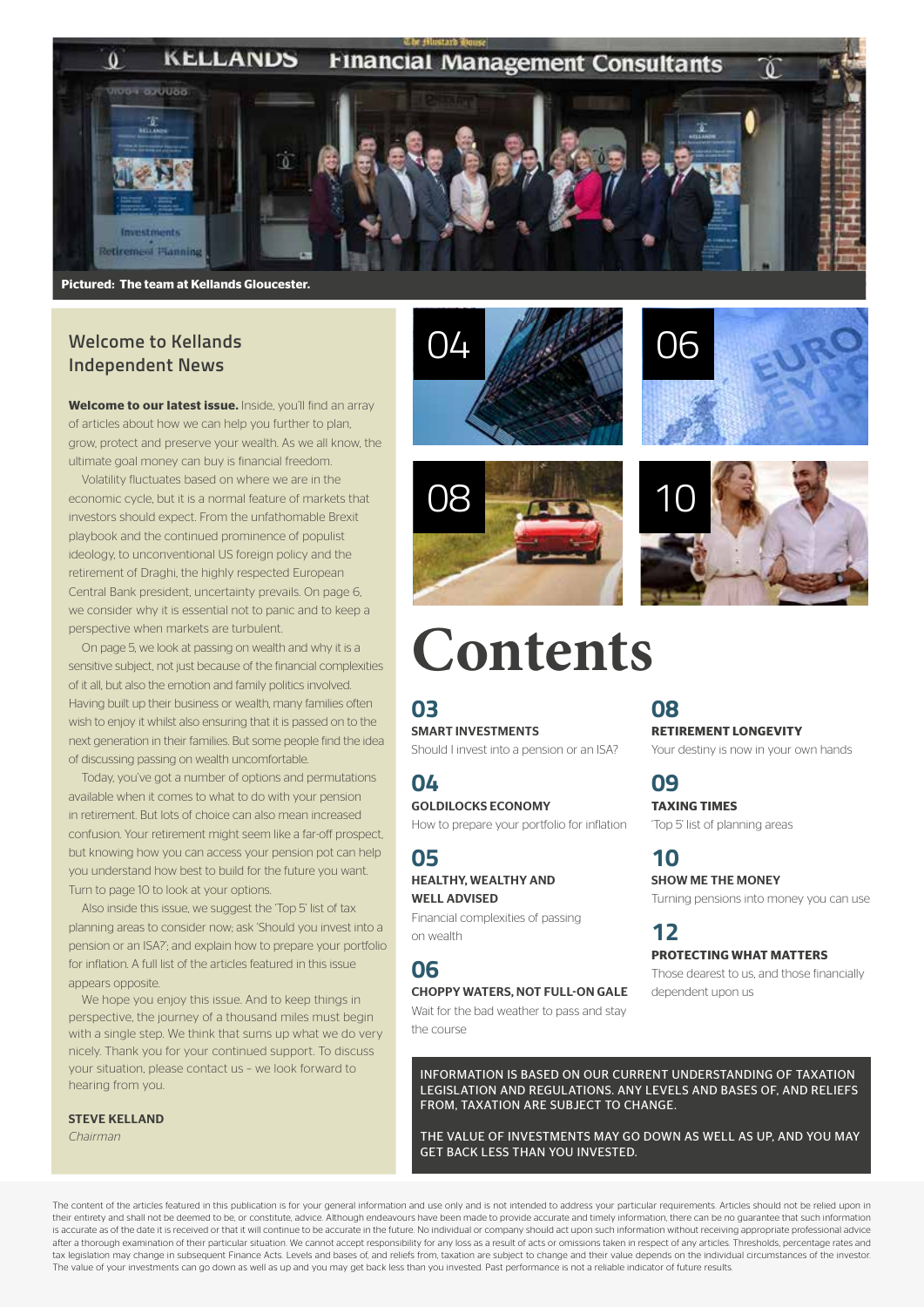## **Smart investments**

## SHOULD LINVEST INTO A PENSION OR AN ISA?

Investors looking for tax-efficient ways to build a nest egg for retirement often look to both Individual Savings Accounts (ISAs) and

**pensions.** Tax-efficiency is a key consideration when investing because it can make a considerable difference to your wealth and quality of life.

However, the type of investment and taxefficiency is a common dilemma faced by many people. Which is better - an ISA or a pension? In truth, there's a place for both, and it's easy to argue the case for each of them.

ISAs allow you to invest in the current 2019/20 tax year up to £20,000 each year, providing tax-efficient growth and income. Withdrawals are tax-free because the money paid in was from after-tax income.

Pensions are also very tax-efficient. All contributions within allowance limits receive tax relief from the Government payable at up to your highest rate of tax. For example, it would only cost a basic-rate taxpayer £80 to contribute £100 into their pension because they would receive tax relief at 20%. This is added to the £80, representing the 20% tax they would have paid if they had earned that £100.

For higher earners, it is even better, with higher-rate taxpayers only needing to contribute £60 in order to boost their pension fund by £100, and additional-rate taxpayers only needing to pay £25 (assuming they have at least £100 of income taxed at those rates).

Tax relief is given on personal contributions up to 100% of your earnings (or £3,600 if greater).

If total contributions from all sources, including your employer if applicable, exceed the annual allowance (£40,000 for most people but can be less for higher earners or those who have flexibly accessed a pension), you will suffer a tax charge on the excess funding if it can't be covered by unused allowances from the previous three years.

So, pensions give you tax relief on money going in, but when it comes to drawing on your pension, tax will be payable at your marginal rate apart from the tax-free lump sum (normally 25% of your benefits).

ISA investments don't allow for tax relief on the money being invested, but they do give you total tax exemption on any gains made within the ISA. So with an ISA, when you come to withdraw funds, you will not pay a penny of income or Capital Gains Tax.

Put simply, the right option will be different for different people. There will be some for whom the right answer is a pension, others for whom the right answer is an ISA. If it was clearly one or the other, it would be far simpler.

An important point to remember is that you cannot normally access your pension until age 55, whereas your ISA is accessible any time.  $\blacktriangleleft$ 

INFORMATION IS BASED ON OUR CURRENT UNDERSTANDING OF TAXATION LEGISLATION AND REGULATIONS.

ANY LEVELS AND BASES OF, AND RELIEFS FROM, TAXATION ARE SUBJECT TO CHANGE.

A PENSION IS A LONG-TERM INVESTMENT.

THE FUND VALUE MAY FLUCTUATE AND CAN GO DOWN, WHICH WOULD HAVE AN IMPACT ON THE LEVEL OF PENSION BENEFITS AVAILABLE.

YOUR PENSION INCOME COULD BE AFFECTED BY INTEREST RATES AT THE TIME YOU TAKE YOUR BENEFITS. THE TAX IMPLICATIONS OF PENSION WITHDRAWALS WILL BE BASED ON YOUR INDIVIDUAL CIRCUMSTANCES, TAX LEGISLATION AND REGULATION, WHICH ARE SUBJECT TO CHANGE IN THE FUTURE.

THE VALUE OF INVESTMENTS AND INCOME FROM THEM MAY GO DOWN. YOU MAY NOT GET BACK THE ORIGINAL AMOUNT INVESTED.

> PAST PERFORMANCE IS NOT A RELIABLE INDICATOR OF FUTURE PERFORMANCE.

INVESTORS DO NOT PAY ANY PERSONAL TAX ON INCOME OR GAINS, BUT ISAS DO PAY UNRECOVERABLE TAX ON INCOME FROM STOCKS AND SHARES RECEIVED BY THE ISA.

|                                 | <b>PENSION</b>                                                                                      | <b>ISA</b>                                                                                                                      |
|---------------------------------|-----------------------------------------------------------------------------------------------------|---------------------------------------------------------------------------------------------------------------------------------|
| Funds in                        | Income Tax relief on contributions at<br>the highest marginal rate                                  | No tax relief on contributions                                                                                                  |
| <b>Investment returns</b>       | No tax paid on income and gains                                                                     | No tax paid on income and gains                                                                                                 |
| <b>Funds</b> out                | 25% of fund paid as tax-free cash. Remaining fund<br>subject to Income Tax at highest marginal rate | Not subject to Income Tax or Capital Gains Tax                                                                                  |
| <b>Death Benefits</b><br>pre-75 | Paid as a lump sum or drawdown to nominated<br>beneficiary free of all tax                          | Forms part of estate and subject to Inheritance Tax (IHT) if<br>estate exceeds nil rate band and not left to exempt beneficiary |
|                                 | Does not normally form part of estate                                                               | Spouse/registered civil partner can inherit additional ISA<br>allowance based on value of deceased's ISA funds                  |
| Death benefits<br>$post-75$     | Taxed at beneficiary's marginal rate<br>Does not normally form part of estate                       | Forms part of estate and subject to IHT if estate<br>exceeds nil rate band and not left to exempt beneficiary                   |
|                                 |                                                                                                     | Spouse/civil partner can inherit additional ISA allowance<br>based on value of deceased's ISA funds                             |

## **Tax comparison**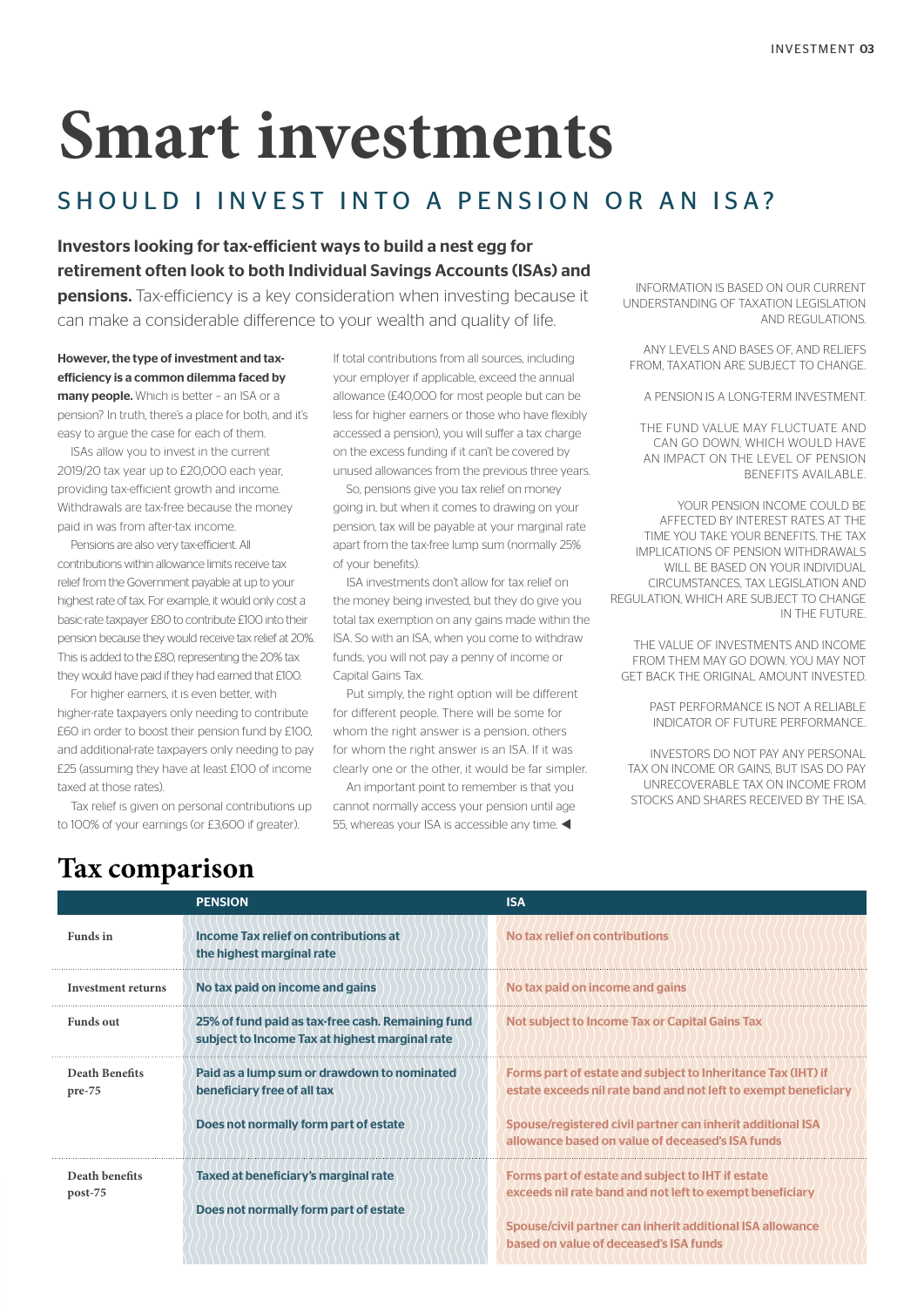# **Goldilocks economy**

## HOW TO PREPARE YOUR PORTFOLIO FOR INFLATION



Very low or very high inflation is damaging to the economy. The aim is usually to try and keep the Consumer Prices Index (CPI) at 2% in order to maintain a 'Goldilocks Economy' – not too hot, not too cold.

**O EXECUTE:** Your savings because prices typically go
up in the future. This is most noticeable<br>
with cash. Inflation is bad news for savers,<br>
as it erodes the purchasing power of their money. ver time, inflation can reduce the value of your savings because prices typically go up in the future. This is most noticeable with cash. Inflation is bad news for savers, Low interest rates also don't help, as this makes it even harder to find returns that can keep pace with rising living costs. Higher inflation can also drive down the price of bonds. These become less attractive because you're locked in at interest rates that may not keep up with the cost of living in years to come.

## OFFSET INFLATION LOSS

When you keep your money in the bank, you may earn interest, which balances out some of the effects of inflation. When inflation is high, banks typically pay higher interest rates. But once again, your savings may not grow fast enough to completely offset the inflation loss.

The UK's CPI measure of inflation tracks how the prices of hundreds of household items change over time, and there are several different factors that may create inflationary pressure in an economy.

#### STRONGER ECONOMIC GROWTH

Rising commodity prices can have a major impact, particularly higher oil prices, as this translates into steeper petrol costs for consumers. Stronger economic growth also pushes up inflation, as increasing demand for goods and services places pressure on supplies, which may in turn lead to companies raising their prices.

#### DETRIMENTAL PERFORMANCE IMPACT

The falling pound since Britain's vote to leave the EU contributes to higher inflation in the UK, as it makes the cost of importing goods from overseas more expensive.

The impact of inflation on investments depends on the investment type. For investments with a set annual return, such as regular bonds, inflation can have a detrimental impact on performance – since you earn the same interest payment each year, it can cut into your earnings.

## IMPACT ON STOCKS AND SHARES

For stocks and shares, or equities, inflation can have a mixed impact. Inflation is typically high when the economy is strong. Companies may be selling more, which could help their share price. However, companies will also pay more for wages and raw materials, which will impact on their value. Whether inflation will help or impact on a stock can depend on the performance of the company behind it.

On the other hand, precious metals like gold historically do well when inflation is high. As the value of the pound goes down, it costs more pounds to buy the same amount of gold.

## INFLATION RISK INDEXATION

There are some investments that are indexed for inflation risk. They earn more when inflation goes up and less when inflation goes down, so your total earnings are more stable. Some bonds and annuities offer this feature for an additional cost.

Index-linked gilts are government bonds whose interest payments and value at redemption are adjusted for inflation. However, if they're sold before their maturity date, their market value can fall as well as rise and so may be more or less than the redemption value paid at the end of their terms.  $\blacktriangleleft$ 

 $\mathbf{i}$ 

## PUTTING A STRONG INVESTMENT STRATEGY IN PLACE

Inflation is a market force that is impossible to completely avoid. But by planning for it and putting a strong investment strategy in place, you might be able to help minimise the impact of inflation on your savings and long-term financial plans. To discuss any concerns you may have, please contact us.

INFORMATION IS BASED ON OUR CURRENT UNDERSTANDING OF TAXATION LEGISLATION AND REGULATIONS.

ANY LEVELS AND BASES OF, AND RELIEFS FROM, TAXATION ARE SUBJECT TO CHANGE.

THE VALUE OF INVESTMENTS AND INCOME FROM THEM MAY GO DOWN. YOU MAY NOT GET BACK THE ORIGINAL AMOUNT INVESTED.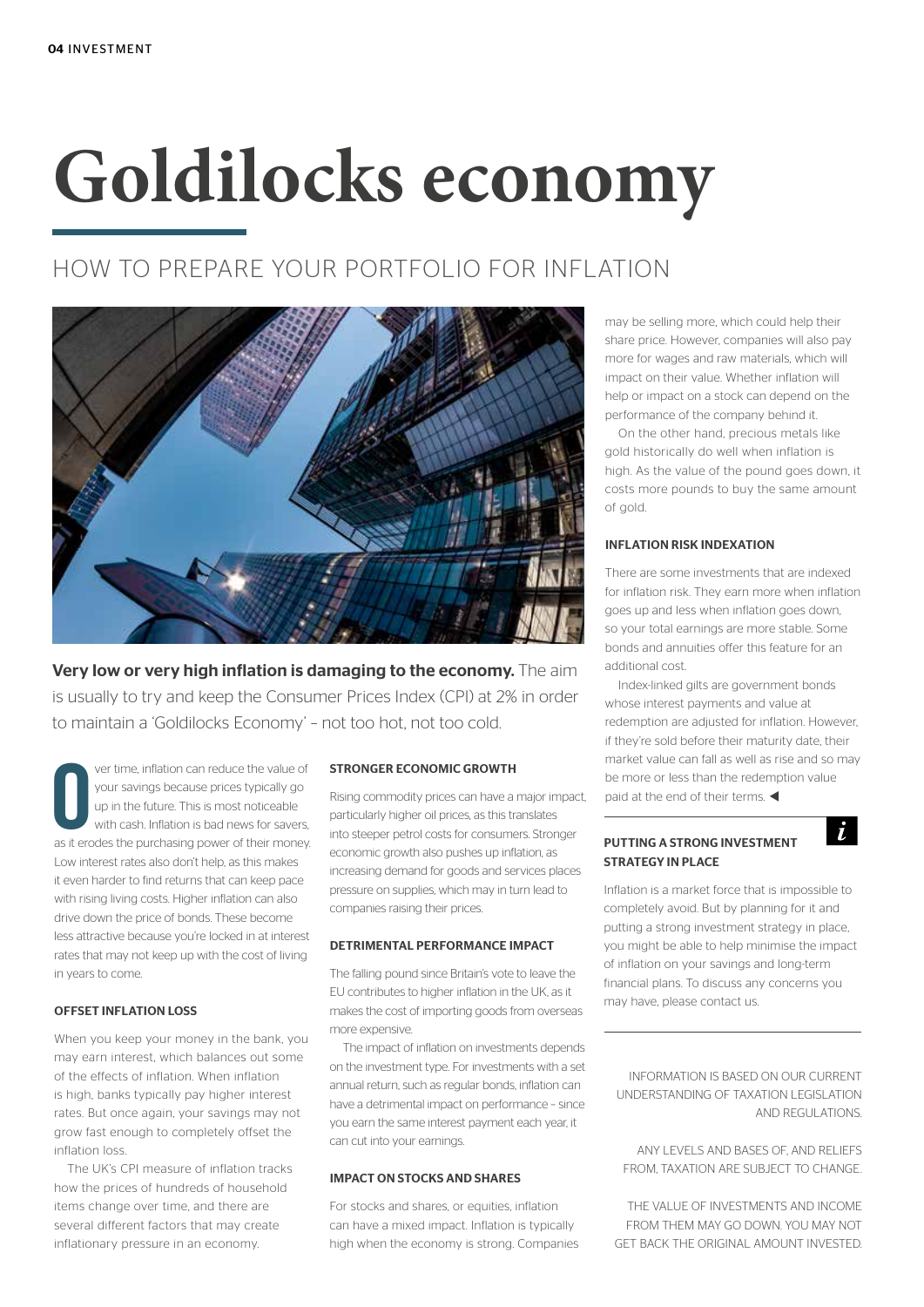## **Healthy, wealthy and well advised**

## FINANCIAL COMPLEXITIES OF PASSING ON WEALTH

Passing on wealth is a sensitive subject, not just because of the financial complexities of it all, but also the emotion and family politics involved.

**Here** wing built up their business or wealth, many families often wish to enjoy it whilst also ensuring that it is passed on to the next generation in their families. Passing on what you have accrued in the most aving built up their business or wealth, many families often wish to enjoy it whilst also ensuring that it is passed on to the next generation in their families. efficient way is of paramount importance. But some people find the idea of discussing passing on wealth uncomfortable.

### MAKING DECISIONS ON YOUR BEHALF

It is often said about those people who are healthy, wealthy and well advised that they rarely pay Inheritance Tax – or rather, their estates do not. As part of the planning process, it is essential to make certain that you have a current Will in place. Your Will ensures that when you die, your wishes are clear.

Also, give consideration to arranging a Lasting Power of Attorney, a legal document that lets you appoint one or more people to help you make decisions or to make decisions on your behalf.

## YOUR WEALTH OVER THE YEARS

Dying without a Will could leave your partner without any rights or protection if you're not married. If you don't have close family, your estate could pass to a distant relative you do not wish to benefit or do not know, or even to the Crown. If you already have a Will, you should consider reviewing it at least every five years.

It might be the case that you have built up your wealth over the years, or perhaps you have had a windfall or inherited a sum of money. Whatever your individual circumstances, setting up a trust could be the right decision for the future, with the added flexibility of tax-efficiency.

## **POTENTIAL INHERITANCE TAY LIABILITY**

With our help, you can work out if you have a potential Inheritance Tax liability. Once we have this information, we'll make recommendations about how you could reduce your Inheritance Tax by reviewing all the different allowances and options available. Funding your expenses from

assets that are subject to Inheritance Tax will also help reduce your taxable estate.

A trust may also help you protect your wealth, making sure that the people who matter to you most are the ones who benefit in a way that you want them to at the right time. Even though the current climate is less favourable, following major Inheritance Tax reform in 2006, there are still a number of instances where trusts can be created without an immediate Inheritance Tax charge.

## SIGNIFICANT DEGREE OF ASSET PROTECTION

Putting taxation to one side for the moment, the separation of legal ownership of an asset from its beneficial ownership creates great flexibility and offers a significant degree of asset protection. This can be valuable in a range of situations, such as providing for children or grandchildren, dealing with assets on death and on marriage breakdown.

In thinking about passing wealth down the generations, another concern is whether your property may have to be sold to pay for nursing home fees. If a couple, whether or not married, own their home jointly, then it is normally possible to ensure that if the longer-lived member of the couple eventually has to go into a home, the share of the house which was owned by the other member of the couple is ring-fenced by means of a trust, so at least that part of the value of the house does not end up going on home fees.

## TAX LEGISLATION AND ALLOWANCES CONSTANTLY EVOLVE

If you are a farmer, you are probably aware that agricultural property relief on agricultural property, including the farmhouse, can be claimed to reduce or avoid an Inheritance Tax bill after death. You should also be

**THE** 

aware, though, that if before your death you retire, in the sense that you are no longer actively farming the land yourself, then the relief may be lost, particularly on the farmhouse.

Making sure that you can pass on your wealth to the right people, at the right time, will be one of the most valuable things you can do for yourself and your family. Tax legislation and allowances are constantly evolving, so it is essential to review your financial and investment arrangements to ensure unexpected tax bills won't jeopardise any wealth intended for your family.  $\blacktriangleleft$ 

#### PROTECTING WHAT IS YOURS

You have worked hard throughout your life to accumulate and preserve your wealth. We can give you peace of mind of knowing that you have laid the firmest foundations for your family's future. Please contact us if you would like to arrange a meeting to discuss your situation – we look forward to hearing from you.

 $\dot{I}$ 

INFORMATION IS BASED ON OUR CURRENT UNDERSTANDING OF TAXATION LEGISLATION AND REGULATIONS AND DEPEND ON YOUR INDIVIDUAL CIRCUMSTANCES.

ANY LEVELS AND BASES OF, AND RELIEFS FROM, TAXATION ARE SUBJECT TO CHANGE.

THE RULES AROUND TRUSTS ARE COMPLICATED, SO YOU SHOULD ALWAYS OBTAIN PROFESSIONAL ADVICE.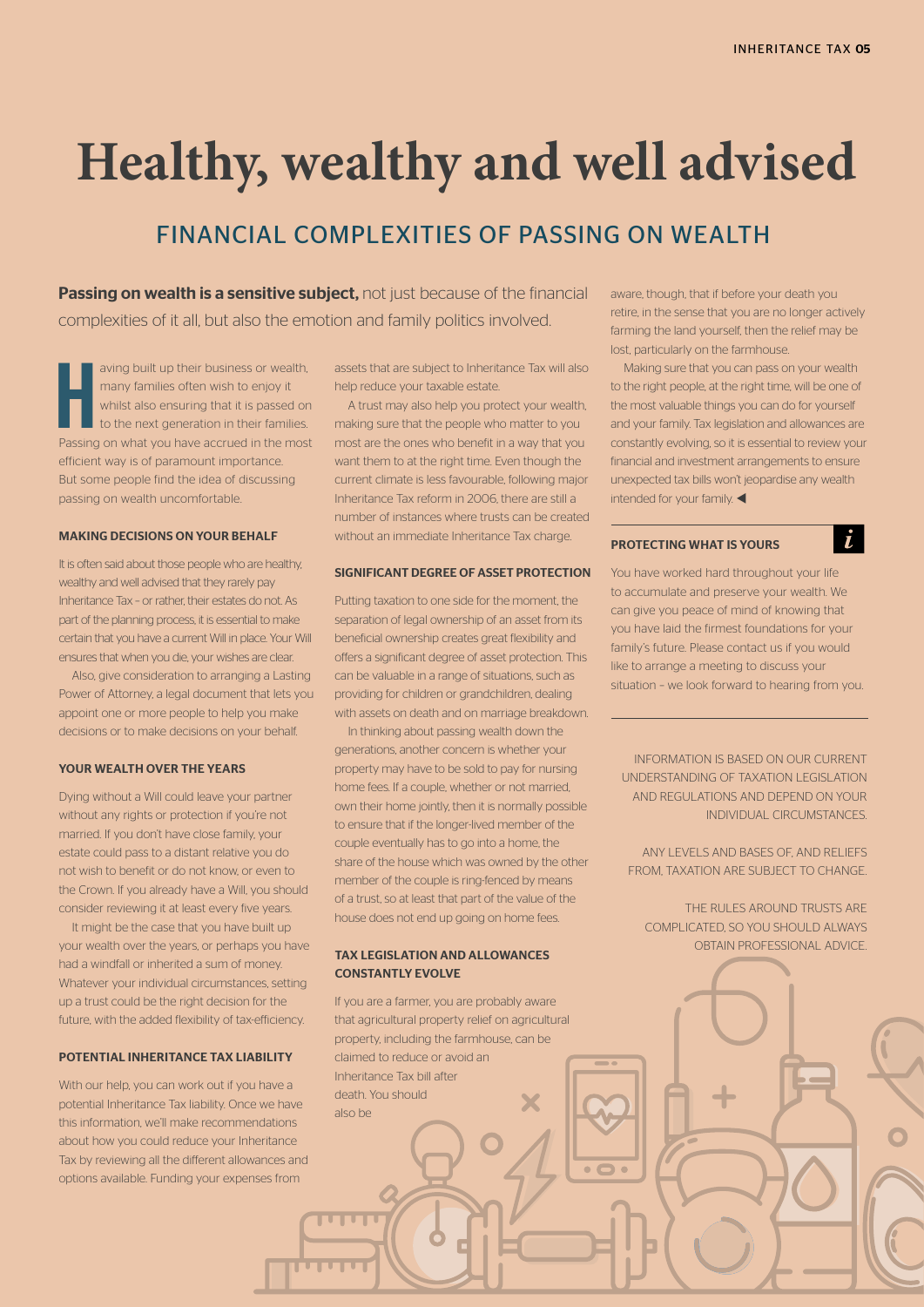# Choppy waters, not **full-on gale**

## WAIT FOR THE BAD WEATHER TO PASS AND STAY THE COURSE

## **Volatility fluctuates based on where we are in the**

**economic cycle,** but it is a normal feature of markets that investors should expect. When stock markets start correcting, daily injections of bad news may sound as though it will never end. This can spark anxiety, fuel uncertainty and trigger radical decisions in even the most seasoned investors.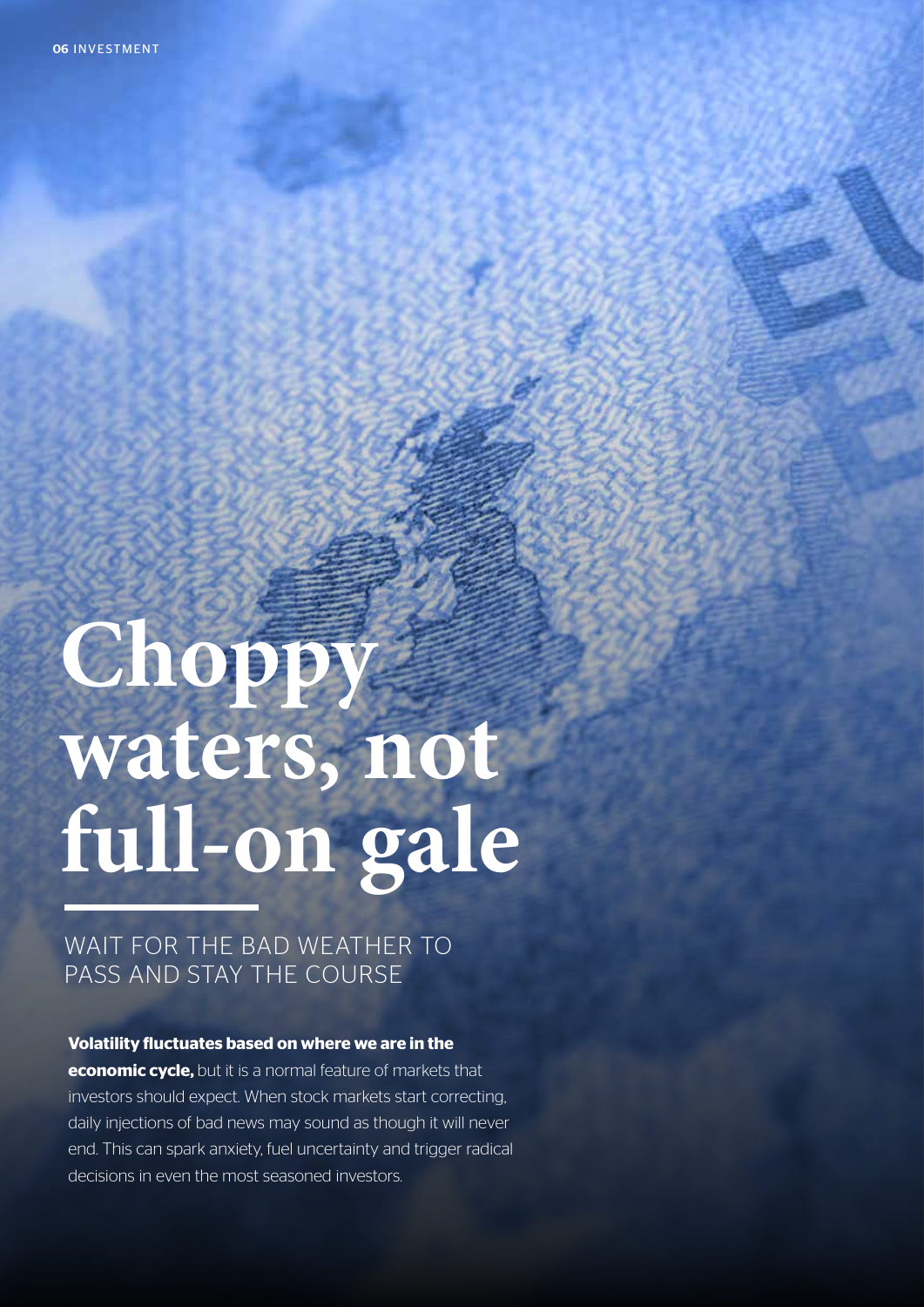

From the unfathomable Brexit playbook<br>
and the continued prominence of<br>
populist ideology, to unconventional<br>
US foreign policy and the retirement of<br>
Draghi, the highly respected European Central rom the unfathomable Brexit playbook and the continued prominence of populist ideology, to unconventional US foreign policy and the retirement of Bank president, uncertainty prevails. But it's essential not to panic and to keep perspective when markets are turbulent.

Whether it's rough seas or a volatile stock market, the same rules apply. When storms rock the boat, don't jump ship. Wait for the bad weather to pass and stay the course.

Here are some strategies to consider when volatility strikes.

## KEEP CALM – SHORT-TERM VOLATILITY IS PART AND PARCEL OF THE INVESTMENT JOURNEY

Markets can fluctuate depending on the news flow or expectations on valuations and corporate earnings. It is important to remember that volatility is to be expected from time to time in financial markets.

Short-term volatility can occur at any time. Historically, significant recoveries occur following major setbacks, including economic downturns and geopolitical events.

While headline-grabbing news can affect short-term market sentiment and lead to reductions in asset valuations, share prices should ultimately be driven by fundamentals over the long run. Therefore, investors should avoid panic-selling during volatile periods so that they don't miss out on any potential market recovery.

## REMAIN INVESTED – LONG-TERM INVESTING INCREASES THE CHANCE OF POSITIVE RETURNS

When markets get rocky, it is tempting to exit the market to avoid further losses. However, those who focus on short-term market volatility may end up buying high and selling low. History has shown that financial markets go up in the long run despite short-term fluctuations.

Though markets do not always follow the same recovery paths, periods after corrections are often critical times to be exposed to the markets. Staying invested for longer periods tends to offer higher return potential.

**BY COMBINING ASSETS WITH DIFFERENT CHARACTERISTICS, THE RISKS AND PERFORMANCE OF DIFFERENT INVESTMENTS ARE COMBINED, THUS LOWERING OVERALL PORTFOLIO RISK. THAT MEANS A LOWER RETURN IN ONE TYPE OF ASSET MAY BE COMPENSATED BY A GAIN IN ANOTHER.**

## STAY DIVERSIFIED – DIVERSIFICATION CAN HELP ACHIEVE A SMOOTHER RIDE

Diversification basically means 'don't put all your eggs in one basket'. Different asset classes often perform differently under various market conditions.

By combining assets with different characteristics, the risks and performance of different investments are combined, thus lowering overall portfolio risk. That means a lower return in one type of asset may be compensated by a gain in another.

## STAY ALERT – MARKET DOWNTURNS MAY CREATE OPPORTUNITIES

Don't be passive in the face of market declines. When market sentiment is low, valuations tend to be driven down, which provides investment opportunities. In rising markets, people tend to invest as they chase returns, while in declining markets people tend to sell. When investors overreact to market conditions, they may miss out on some of the best-performing days.

Although no one can predict market movements, the times when everyone is overwhelmingly negative often turn out to be the best times to invest.

## INVEST REGULARLY – DESPITE VOLATILITY

Investing regularly means continuous investment regardless of what is happening in the markets.

When investors make fixed regular investments, they buy more units when prices are low and fewer when prices are high. This will smooth out the investment journey and average out the price at which units are bought. It thus reduces the risk of investing a lump sum at the wrong time, particularly amid market volatility.

The longer the time frame for investment, the better, because it allows more time for investments to grow, known as the 'compounding effect'.  $\blacktriangleleft$ 

 $\dot{L}$ 

## ORGANISING YOUR WEALTH TO SUPPORT YOUR NEEDS AND GOALS

We take a personalised approach to assessing your needs, which allows us to provide you with long-term, bespoke solutions. To discuss your future investment plans, goals and dreams, please contact us.

THE VALUE OF INVESTMENTS AND INCOME FROM THEM MAY GO DOWN. YOU MAY NOT GET BACK THE ORIGINAL AMOUNT INVESTED. INVESTMENT SHOULD BE REGARDED AS LONG TERM AND FIT IN WITH YOUR OVERALL ATTITUDE TO INVESTMENT RISK AND FINANCIAL CIRCUMSTANCES.

THIS CONTENT IS FOR YOUR GENERAL INFORMATION AND USE ONLY AND IS NOT INTENDED TO ADDRESS YOUR PARTICULAR REQUIREMENTS OR CONSTITUTE ADVICE.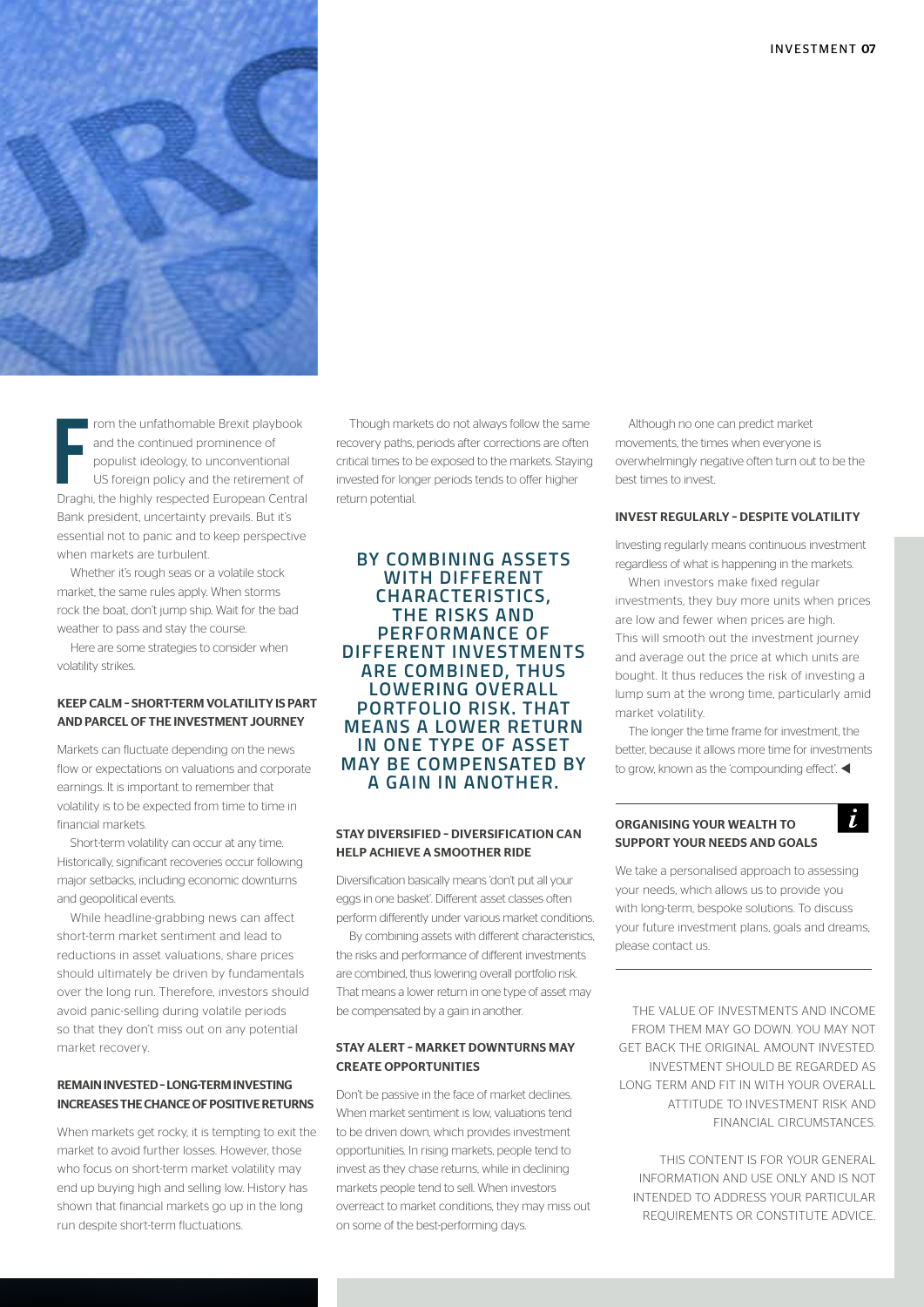## **Retirement longevity**

## YOUR DESTINY IS NOW IN YOUR OWN HANDS



If you are in your 50s or 60s, your thoughts are probably turning towards retirement. When should you retire? How much money do you need?

I n trying to answer these questions, you face a problem. Because of longevity trends, we are on average living longer. With longevity increasing, your wealth may have to provide you and your spouse or partner with an adequate income for 30 or even 40 years.

Britons aged 30 today have a 50% chance of living to more than 100, while 50-year-olds have an even chance of reaching 95<sup>[1]</sup>. Longer lifespans, however, raise financial challenges – for individuals as well as for families and society.

The idea of a retirement lasting many decades may seem appealing, but longer retirements mean more years of living off your pension and savings. Will yours be enough?

## EXTRA BENEFIT OF COMPOUND INTEREST

How much money you need to save depends on when you actually start saving and how much you want to save in total. The earlier you and potentially your employer (if they match your contributions) start adding to your pension pot, the less you will need to save each month because the cost is spread over a longer period.

Moreover, if you start saving earlier, your funds will accrue the extra benefit of compound interest throughout the duration of your savings. Making money from the interest means you can actively save less but still end up with the same amount.

## MUCH MORE FREEDOM AND FLEXIBILITY

The good news is that changes to pensions also now mean you have much more freedom and flexibility over how to take your benefits – whether as tax-free cash, buying an income for life, leaving your pension fund invested while drawing an income, or a combination of all these options.

Unless you believe the Government is likely to become more generous with the State Pension and other retirement benefits, individuals will

almost certainly need to save more to enjoy the standard of living they would like in retirement.

## BUILDING A RETIREMENT NEST EGG

Over the last few decades, employer pensions have become generally less generous. Today, people starting a new job in the private sector are very rarely offered a traditional defined benefit pension – where the employer guarantees you a certain level of pension based on your salary and length of service.

Most employer-based pensions now depend on how much you and your employer have contributed and the investment returns achieved by that money. That said, for most people, saving via a workplace pension still remains the correct approach to take for building a retirement nest egg – not least because the employer contributions are effectively free money.

#### A NUMBER OF ATTRACTIVE TAX BREAKS

Importantly, pension savers benefit from a number of attractive tax breaks, including Income Tax relief on contributions and up to 25% of the proceeds being tax-free. For 2019/20, the annual limit on tax-relievable personal contributions is 100% of your salary (or £3,600 if more). In addition, there is a limit on taxefficient pension funding called the 'annual allowance' (£40,000 for most people) – this applies to both contributions paid by you and contributions paid by your employer and, if exceeded, means you will pay tax on the excess (an annual allowance charge).

We'll help keep track of your pension contributions so that you know if you're getting close to your annual limits.

## MAXIMUM TAX-FREE RETIREMENT SAVINGS

In some cases, we may be able to ask your pension provider to pay the charge from your pension benefits. You may not be subject to an annual

allowance charge (or a lower charge may apply) if you have unused annual allowances from the previous three tax years that can be carried forward.

Increasingly, more people are also being caught by the 'lifetime allowance', which puts a limit on the total value of their pension funds that can be accumulated without suffering a tax charge. From 6 April this year, the pensions lifetime allowance increased to £1,055,000. The pension lifetime allowance is the maximum amount that you can accumulate in your pension plans without suffering a tax charge (lifetime allowance charge).  $\blacktriangleleft$ 

## LIVE THE LIFESTYLE YOU WANT WHEN YOU RETIRE



Saving more, working longer and having the right financial plan – this combination is likely to be much of the solution for the longer lifespans that many of us hope to enjoy. We're here to help you make good decisions so you can live the lifestyle you want when you retire. To find out more, or to discuss your situation, please contact us.

#### **Source data:**

*[1] The 100 Year Life: Living and Working in an Age of Longevity, by Andrew Scott and Lynda Gratton, September 2018*

A PENSION IS A LONG-TERM INVESTMENT.

THE FUND VALUE MAY FLUCTUATE AND CAN GO DOWN, WHICH WOULD HAVE AN IMPACT ON THE LEVEL OF PENSION BENEFITS AVAILABLE.

ACCESSING PENSION BENEFITS EARLY MAY IMPACT ON LEVELS OF RETIREMENT INCOME AND YOUR ENTITLEMENT TO CERTAIN MEANS TESTED. BENEFITS AND IS NOT SUITABLE FOR EVERYONE. YOU SHOULD SEEK ADVICE TO UNDERSTAND YOUR OPTIONS AT RETIREMENT.

PENSIONS ARE NOT NORMALLY ACCESSIBLE UNTIL AGE 55. YOUR PENSION INCOME COULD ALSO BE AFFECTED BY INTEREST RATES AT THE TIME YOU TAKE YOUR BENEFITS. THE TAX IMPLICATIONS OF PENSION WITHDRAWALS WILL BE BASED ON YOUR INDIVIDUAL CIRCUMSTANCES, TAX LEGISLATION AND REGULATION WHICH ARE SUBJECT TO CHANGE IN THE FUTURE.

THE VALUE OF INVESTMENTS AND INCOME FROM THEM MAY GO DOWN. YOU MAY NOT GET BACK THE ORIGINAL AMOUNT INVESTED.

> PAST PERFORMANCE IS NOT A RELIABLE INDICATOR OF FUTURE PERFORMANCE.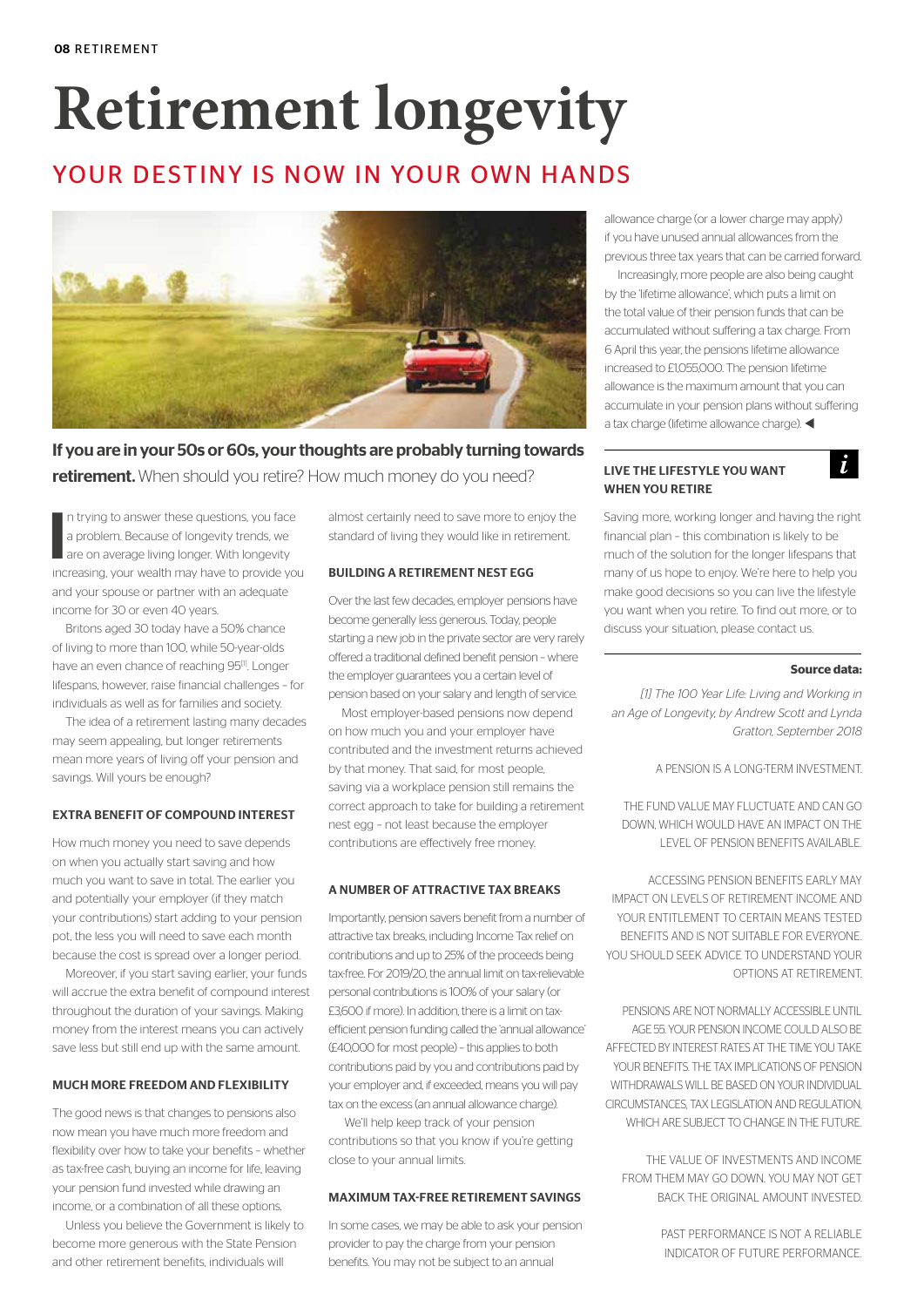# **Taxing times**

## 'TOP 5' LIST OF PLANNING AREAS

Making sure you use up any allowances you are entitled to is the first step to reducing the amount of tax you may be liable to pay. We've provided our 'Top 5' list of planning areas to consider before 5 April 2020, the end of the 2019/20 tax year. The rates given are correct for the 2019/20 tax year.

#### 1. YOUR ISA ALLOWANCE: DON'T WAIT TO USE IT

There are many different types of Individual Savings Account (ISA), including Lifetime ISAs, Junior ISAs and Innovative Finance ISAs, although the best known are Cash ISAs and Stocks & Shares ISAs.

If you invest your full allowance early on during each tax year rather than at the end, your money will have a longer time to potentially grow tax-efficiently. This can add up to extra money in your ISA if you invest the maximum £20,000 allowance. Of course, not everyone will be in a position to invest £20,000 every April – but the more you put in, and the earlier you do it, the better off you can be.

## 2. TOP UP YOUR PENSION, BUT WATCH OUT FOR THE LIFETIME ALLOWANCE

Generally, the maximum amount that can be contributed tax-efficiently in total from all sources (for example, from you and your employer) each tax year is £40,000. Remember, to receive tax relief, your personal contributions can't be any higher than your earnings (or £3,600 if more).

The lifetime allowance for most people is £1,055,000 in the tax year 2019/20. It applies to the total of all the pensions you have, including the value of pensions promised through any defined benefit schemes you belong to, but excluding your State Pension. If you take any excess amount above the lifetime allowance as a lump sum, it will be taxed at 55% (or 25% if taken as income or placed in drawdown).

### 3. MAKE USE OF GIFT ALLOWANCES

If you have a potential Inheritance Tax liability, there are ways of reducing this by making exempt gifts that are immediately outside of your estate. You can give up to £250 a year to as many people as you like. You can also give away up to £3,000 tax-free a year (but not to those who have had the £250 gift). If you don't use this annual exemption, it can be carried over for the following year, but only up to a maximum

of £6,000. Gifts made at the time of a wedding or registered civil partnership are given tax-free allowances: £5,000 can be given to a child; £2,500 can be given to a grandchild or great grandchild; £1,000 can be given to anyone.

If you can show that regular gifts were funded out of surplus income, not savings, you won't pay Inheritance Tax. But it's a complicated matter to prove, and on your death your personal representatives will need to provide evidence of your incomings and outgoings to demonstrate that the gifts were paid for out of surplus income, not from savings or investments.

## 4. THE PERSONAL ALLOWANCE: HOW NOT TO LOSE IT

Everyone has a basic personal tax-free allowance. This is the amount of income you can receive tax-free each year. You do not normally need to do anything in order to receive this, as it should automatically be applied when you are paying tax. If you earn over £100,000, this will be reduced, but otherwise it is £12,500 (2019/20 tax year).

If you are married and have used up your personal allowance, but your partner has not, it may be beneficial to transfer some savings or other assets into their name, but you need to bear in mind they will then legally own those assets. Or you can make use of the Marriage Allowance, which allows 10% of a non-taxpayer's personal allowance to be transferred to their basic-rate taxpaying spouse.

## 5. DON'T FORGET CAPITAL GAINS

The annual exemption is £12,000 for 2019/20. If you have unrealised gains, you may decide to dispose of some before the end of the tax year to use up your annual exemption. Married couples are taxed individually on capital gains, so transferring an asset from one spouse to another before realising a gain can be tax-efficient as long as the transfer represents a genuine gift from one to the other. As far as possible, it is important to use the annual exemption each tax year because, if unused, it cannot be carried forward.

When you sell a property that qualifies for the main residence tax relief, you do not have to pay Capital Gains Tax (CGT) on it. This main residence relief is extended for 18 months after you vacate the property. What this means is that you can sell your family home within a year-and-a-half of moving out of it and still qualify for the main residence relief (that is, pay no CGT).  $\blacktriangleleft$ 

 $\mathbf{r}$ 

## MINIMISE THE AMOUNT YOU PAY IN TAXES, NOW AND IN THE FUTURE

The goal of tax planning is to arrange your financial affairs so as legitimately to minimise the amount that you or your family will pay in taxes, now and in the future. Although it shouldn't drive your overall financial planning strategy, it's a key part of the process. We can help you decide what's right for you. To find out more, please contact us.

#### A PENSION IS A LONG-TERM INVESTMENT.

THE FUND VALUE MAY FLUCTUATE AND CAN GO DOWN, WHICH WOULD HAVE AN IMPACT ON THE LEVEL OF PENSION BENEFITS AVAILABLE.

PENSIONS ARE NOT NORMALLY ACCESSIBLE UNTIL AGE 55. YOUR PENSION INCOME COULD ALSO BE AFFECTED BY INTEREST RATES AT THE TIME YOU TAKE YOUR RENEFITS. THE TAY IMPLICATIONS OF PENSION WITHDRAWALS WILL BE BASED ON YOUR INDIVIDUAL CIRCUMSTANCES, TAX LEGISLATION AND REGULATION, WHICH ARE SUBJECT TO CHANGE IN THE FUTURE.

THE VALUE OF INVESTMENTS AND INCOME FROM THEM MAY GO DOWN. YOU MAY NOT GET BACK THE ORIGINAL AMOUNT INVESTED.

> PAST PERFORMANCE IS NOT A RELIABLE INDICATOR OF FUTURE PERFORMANCE.

ANY LEVELS AND BASES OF, AND RELIEFS FROM, TAXATION ARE SUBJECT TO CHANGE.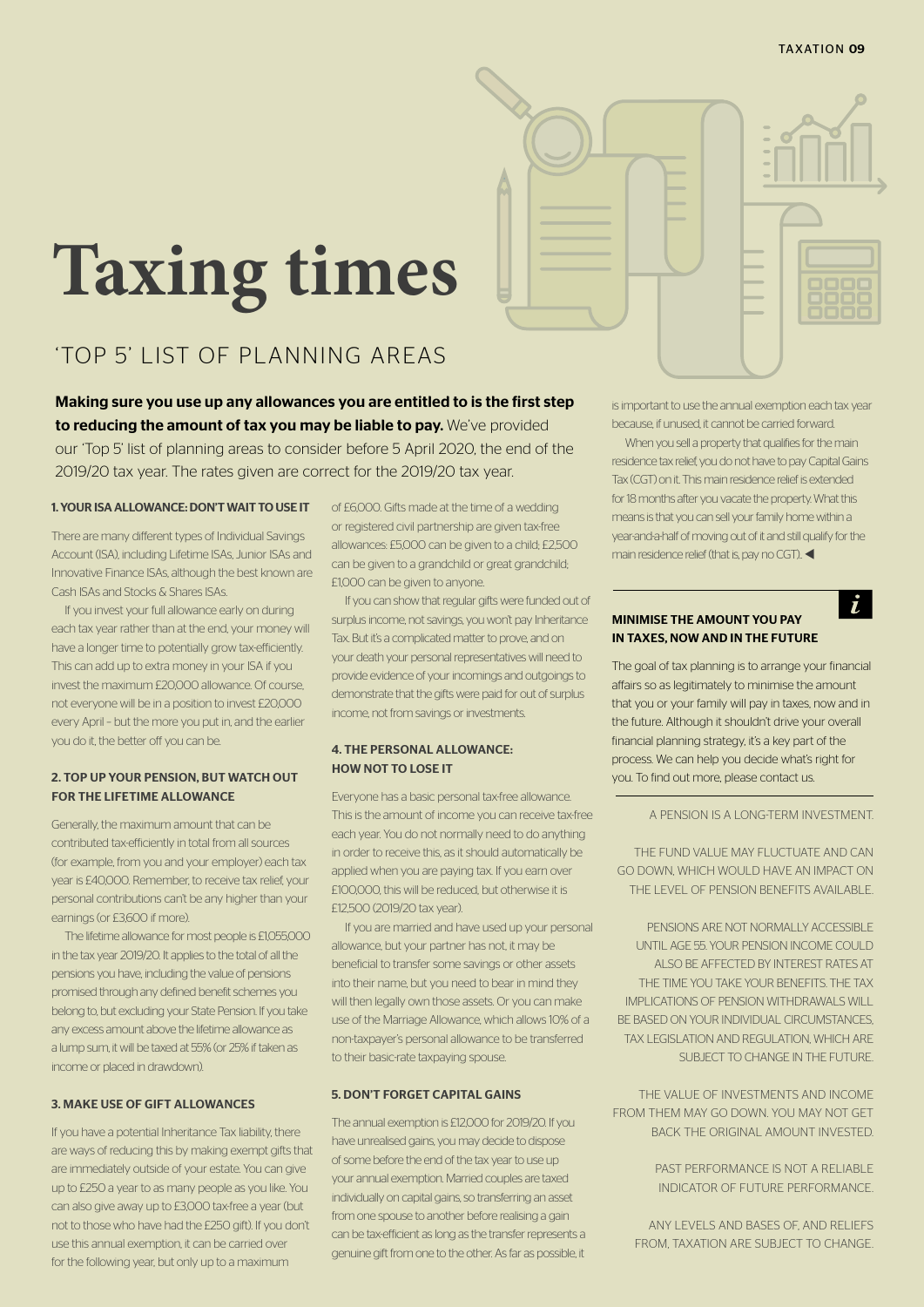

# **Show me the money**

## TURNING PENSIONS INTO MONEY YOU CAN USE

Today, you've got a number of options and permutations available when it comes to what to do with your pension in retirement. But lots

of choice can also mean increased confusion.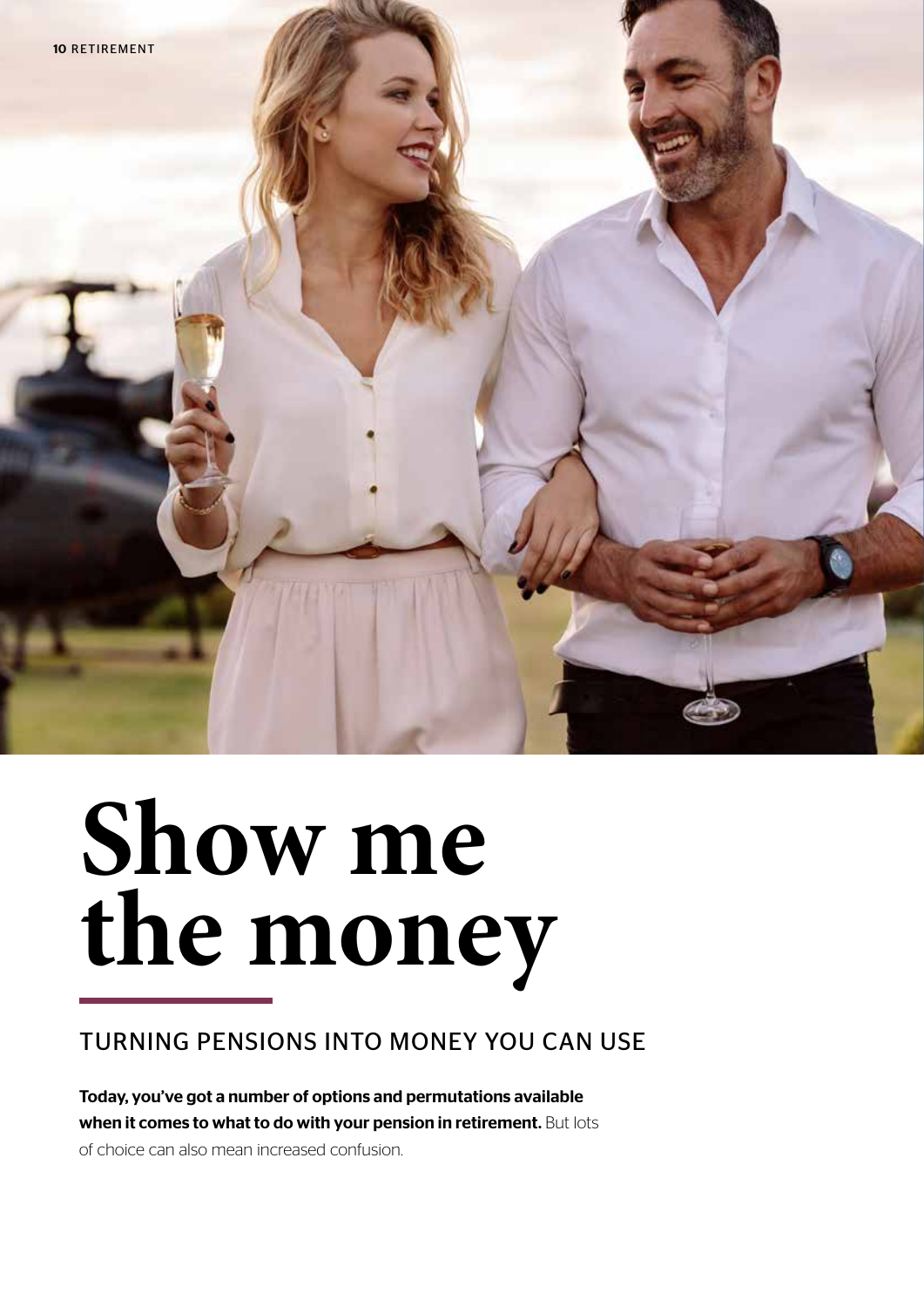**Y** our retirement might seem like a far-off prospect, but knowing how you can access your pension pot can help you understand how best to build for the future you want.

You must have reached a certain minimum pension age set by your pension fund provider to access your pension pot – usually 55 years if you have a defined contribution pension – at which point you have the choice of how to take your pension.

In some instances, you may be able to withdraw your pension earlier if you're retiring because of poor health or disability, but the rules depend on your pension scheme.

When you take your pension, some will be tax-free, but the rest is taxed. Please be aware that tax depends on your circumstances, and the tax rules can also change in the future.

Whatever approach you take, each option has its own upsides, downsides and tax implications. It depends on what you want out of life, how you choose to live and how much you want to leave behind.

With all of the options, you can normally take up to 25% of your pension pot as a tax-free lump sum if you wish to do so. The rest is then taxed as income at the point you receive it. We can make sure that you fully understand the tax implications of each option available to you so that you are fully informed.

## TIME TO CONSIDER YOUR OPTIONS?

How long your pension pot lasts will depend on the choices you make. You'll be able to access the money within your pension pot in a number of different ways. We've provided some of the options to help you think your pension strategy through. You don't have to stick to just one option, as you could combine several. Some products may not offer the full range of options.

We're not recommending one over the other, but we can support you when the time comes to make your decision.

## GUARANTEED INCOME FOR LIFE (ALSO KNOWN AS AN 'ANNUITY')

You can use your pension pot to buy an income for life. It pays you an income and is guaranteed for life. These payments may be subject to Income Tax.

In most cases, you can take up to 25% of the money you move into your guaranteed income for life, in cash, tax-free. You'll need to do this at the start, and you need to take the rest as an income.

## TAKE FLEXIBLE CASH OR INCOME (ALSO KNOWN AS 'DRAWDOWN')

In most cases, you can take out up to 25% of the money moved into your flexible cash or income plan, in cash, tax-free. You can either

move your total fund into drawdown and take all of your tax-free lump sum at the start, or you can move portions of your fund into drawdown at different times and take 25% of each portion as tax-free cash over time. You can then make future withdrawals from the drawdown pot as and when you like.

You can also set up a regular income with this option. Any money you take after the first 25% may be subject to Income Tax. You can invest the rest in whichever fund or funds you choose, giving your money the chance to grow. Although as with all investments, it could go down in value too, and you could get back less than you put in.

**WITH ALL OF THE OPTIONS, YOU CAN NORMALLY TAKE UP TO 25% OF YOUR PENSION POT AS A TAX-FREE LUMP SUM IF YOU WISH TO DO SO. THE REST IS THEN TAXED AS INCOME AT THE POINT YOU RECEIVE IT.** 

#### TAKE YOUR MONEY AS CASH

You can do this all in one go, or as a series of smaller lump sums, while the rest remains in your pension fund. Once you receive your money after tax, you're completely responsible for it and can use it as you want.

If you do opt for smaller lump sums without taking your tax-free cash up front, then each payment will be 25% tax-free. The remainder will be added to your income for the year and taxed accordingly, which may result in you paying a higher rate of tax.

### A COMBINATION OF OPTIONS

You don't have to choose one option – you can take a combination of some or all of them over time, even if you've only got one pension pot.

Before combining any options, though, take time to think about the benefits and considerations of each option on its own. We'll check with your providers to see that you're not losing out on any guarantees on your plan by combining options.

## LEAVE IT WHERE IT IS

If you don't need to take any money out, you can leave it in your pension pot to give you more time to decide what to do with it, or give your pot a chance to keep growing – but while it's invested, it could go down as well as up in value, and you might get back less than you put in.

And if you're still paying into your plan, you can keep paying into it and potentially benefit from

tax relief. You can then choose how to access your money when the time is right for you.

### ONCE YOU'VE MADE A DECISION

When deciding what to do with your pension pot, it's important to remember that each option might have different tax implications, and that pension providers offer different products with alternative options or features including the product terms, rates, funds or charges that might be more appropriate for your individual needs and circumstances.

If you're like most people, the money in your pension pot will need to last for the rest of your life. Once you've made a decision, you might not be able to change your mind. So it's important to get all the information you need to feel confident that you're making the right decision for you.  $\blacktriangleleft$ 

## WANT TO KNOW MORE ABOUT YOUR OPTIONS FOR TAKING YOUR MONEY?

Decisions about retirement need to be made carefully and with full knowledge of the facts. Whether you are just starting to save for your retirement, need to make decisions on your pension arrangements or want advice on how best to take your income in retirement, if you would like to discuss or review your situation, we can help. Please contact us.

## A PENSION IS A LONG-TERM INVESTMENT.

THE FUND VALUE MAY FLUCTUATE AND CAN GO DOWN, WHICH WOULD HAVE AN IMPACT ON THE LEVEL OF PENSION BENEFITS AVAILABLE.

ACCESSING PENSION BENEFITS EARLY MAY IMPACT ON LEVELS OF RETIREMENT INCOME AND YOUR ENTITLEMENT TO CERTAIN MEANS TESTED BENEFITS AND IS NOT SUITABLE FOR EVERYONE. YOU SHOULD SEEK ADVICE TO UNDERSTAND YOUR OPTIONS AT RETIREMENT.

PENSIONS ARE NOT NORMALLY ACCESSIBLE UNTIL AGE 55. YOUR PENSION INCOME COULD ALSO BE AFFECTED BY INTEREST RATES AT THE TIME YOU TAKE YOUR BENEFITS. THE TAX IMPLICATIONS OF PENSION WITHDRAWALS WILL BE BASED ON YOUR INDIVIDUAL CIRCUMSTANCES. TAX LEGISLATION AND REGULATION, WHICH ARE SUBJECT TO CHANGE IN THE FUTURE.

THE VALUE OF INVESTMENTS AND INCOME FROM THEM MAY GO DOWN. YOU MAY NOT GET BACK THE ORIGINAL AMOUNT INVESTED.

> PAST PERFORMANCE IS NOT A RELIABLE INDICATOR OF FUTURE PERFORMANCE.